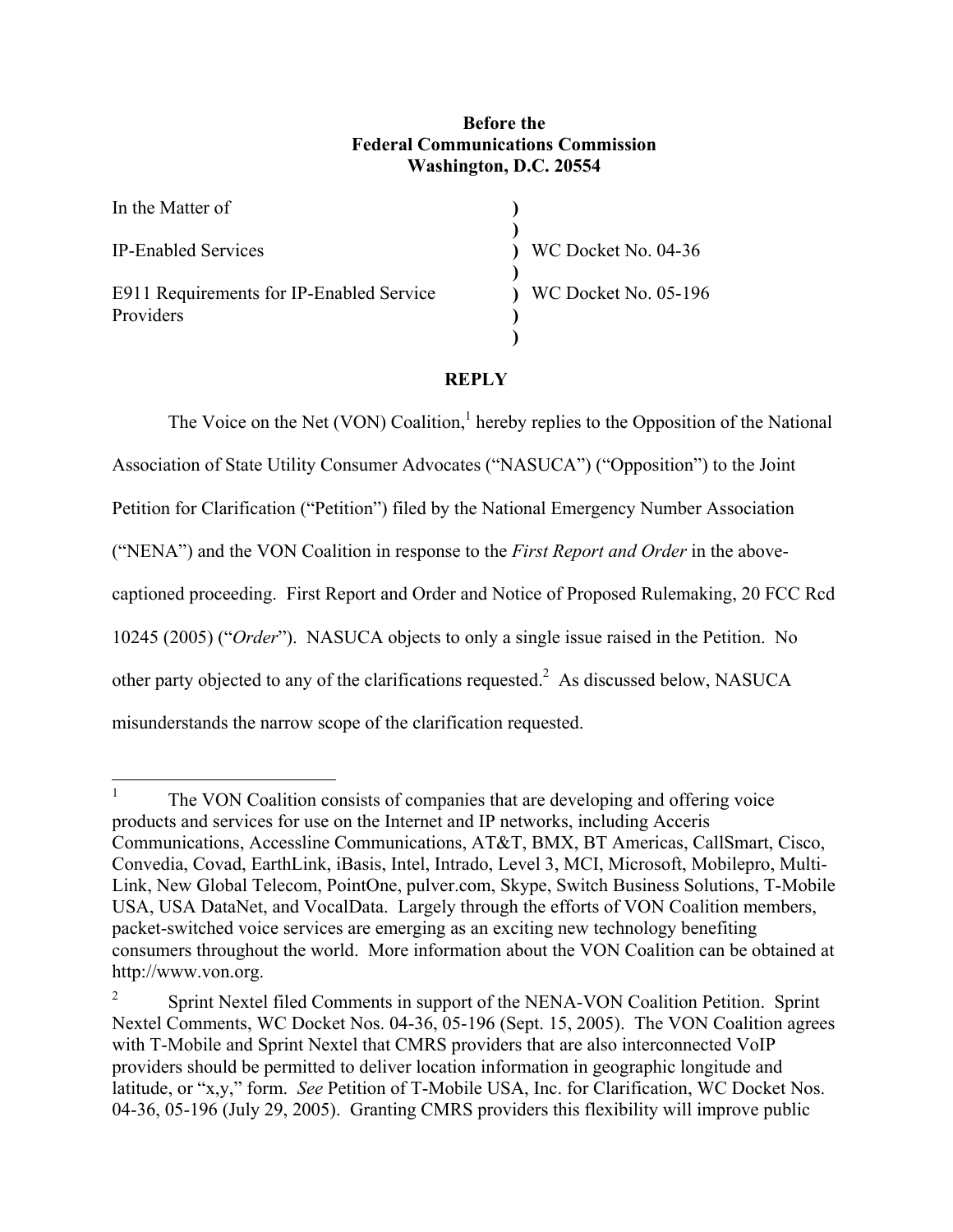### **Background**

The Petition sought clarification of several technical and conforming aspects of the *Order* and did not seek reconsideration of the fundamental substantive findings and requirements of the *Order.* Specifically, the Petition sought clarification on the following issues:

> (a) for non-native/nomadic subscribers with non-native telephone numbers in cases where Automatic Location Information (ALI) is supported only for fixed subscribers, it is sufficient to route to the appropriate PSAP where the PSAP is not yet capable of processing the dynamic data necessary for delivering E9-1-1;

 (b) access to Master Street Address Guide (MSAG) data is required;

 (c) access to selective routers via the Public Switch Telephone Network (PSTN) is required as an interim solution;

 (d) reliance on accurate automatic location information as the "Registered Location" for converged wireless is permissible;

 (e) in certain limited circumstances, when the express terms of a customer's contract with a VoIP provider allow the consumer to utilize that service from only a single location, the provider may limit E9-1-1 service to that location;<sup>3</sup> and

 (f) the *Order's* requirements do not apply to free interconnected VoIP services offered as part of a test or trial.<sup>4</sup>

NASUCA's Opposition objects only to issue (e) above. NASUCA states that such a clarification

is "nothing more than a request to continue in a business-as-usual manner; such an exception

may swallow the Commission's new E9-1-1 rules."<sup>5</sup>

safety, as it will enable those providers to use existing automatic location capabilities to determine and deliver user location, rather than relying on possibly stale user-entered street addresses. This flexible approach would permit delivery of the most accurate information available to PSAPs, regardless of form.

- 3 NENA did not take a position on this issue.
- 4 NENA did not take a position on this issue.
- 5 NASUCA Opp. at 4.

 $\overline{a}$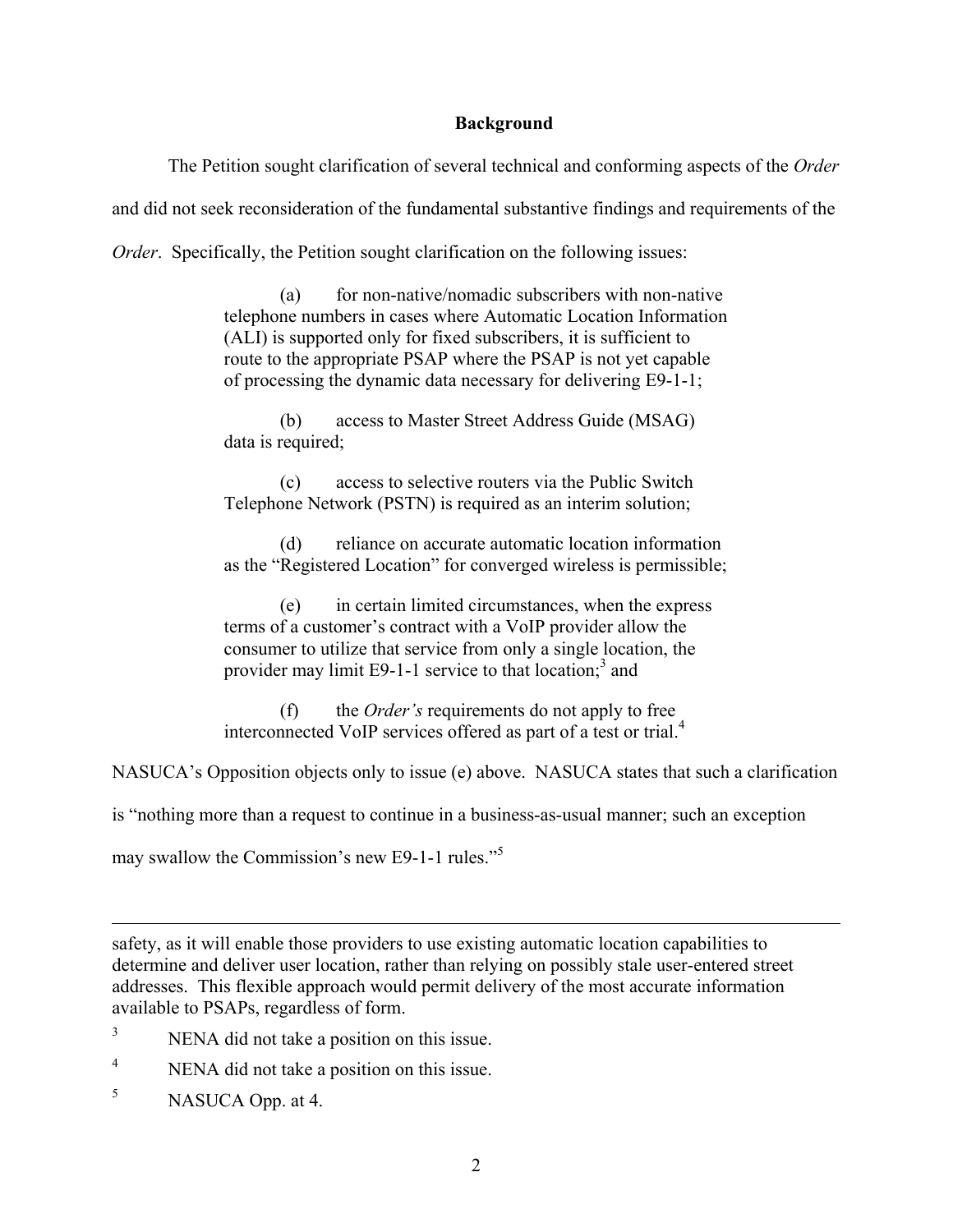#### **Discussion**

NASUCA misunderstands the VON Coalition's position concerning contractual limits. In its Petition, the VON Coalition sought clarification that, only in certain limited circumstances, a VoIP provider could contractually prohibit a consumer from using VoIP service from anywhere other than a single, base location. NASUCA appears to believe that this request is an attempt to circumvent the Commission's *Order* and the E9-1-1 requirements. This is hardly the case. VoIP providers have expended tremendous effort to comply with the Commission's *Order* and the VON Coalitions request is absolutely not a "request to continue in a business as usual manner"; nor would granting the clarification create "an exception [that] may swallow the Commission's new E9-1-1 rules."<sup>6</sup> The VON Coalition appreciates NASUCA's efforts on behalf of consumers and wholeheartedly agrees with NASUCA that access to emergency services is necessary and vital to the nation. Moreover, the VON Coalition agrees with NASUCA that any exception that would effectively swallow and undermine the Commission's E9-1-1 rules is completely unacceptable. The VON Coalition's clarification, however, is intended to be much more limited than NASUCA appreciates. The VON Coalition would welcome a clarification from the Commission that expressly limited the use of contractual limitations to the two circumstances described in the Petition and below.

As the VON Coalition stated in its Petition, contractual limits on E9-1-1 service are anticipated to be necessary in only two cases. The first is where an enterprise service restricts employees' use of consumer premises equipment to the work location. Clarifying that VoIP providers may accommodate the legitimate business needs of its customers and are not required to provide E9-1-1 service from locations where a customer does not intend the equipment to be

 6 NASUCA Opp. at 4.

3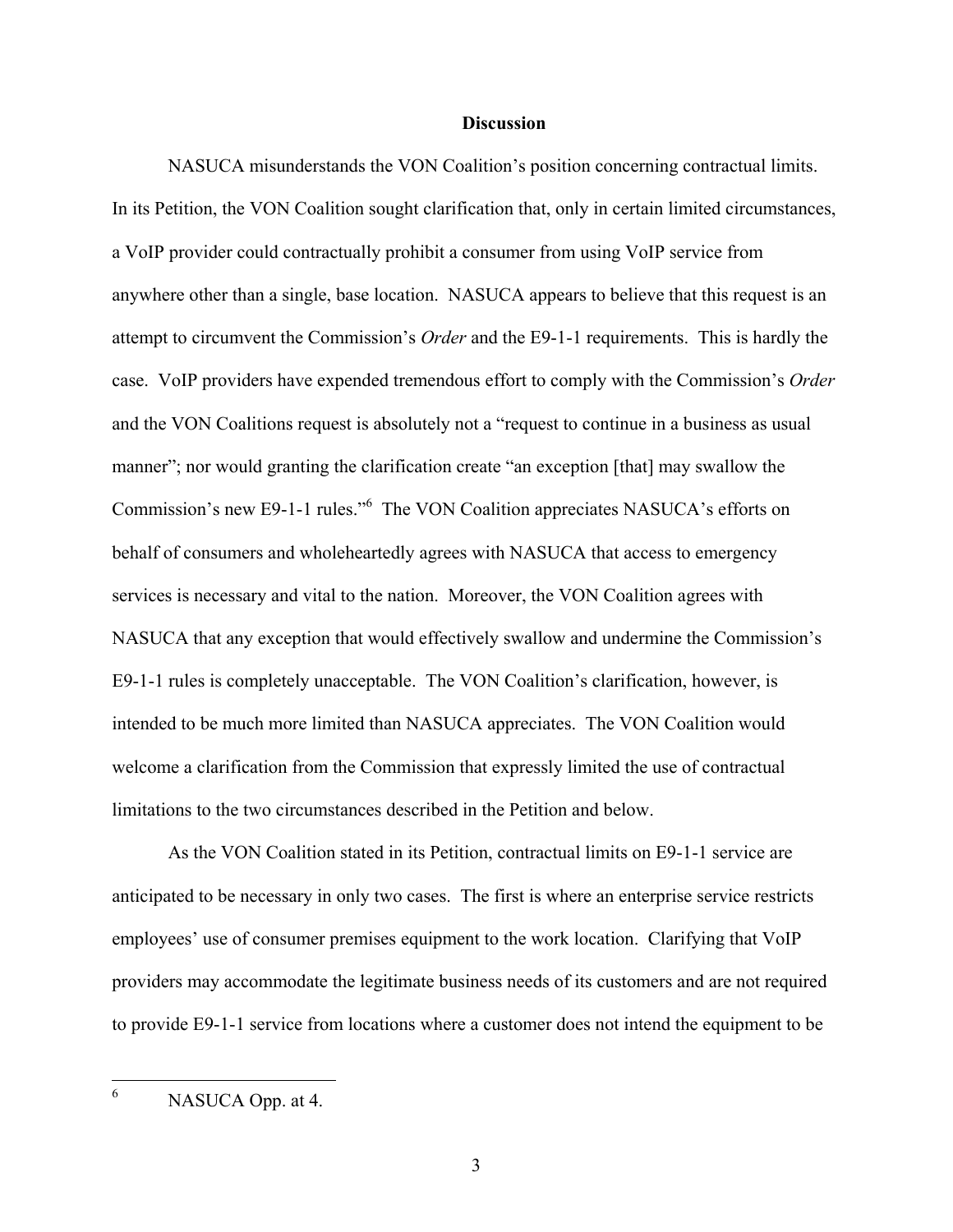used is eminently reasonable and consistent with the public interest. NASUCA's argument that an employee "may well use" such equipment outside of the workplace<sup>7</sup> ignores the fact that such an employee either would be attempting the technically impossible or would be acting in violation of his or her employer's policies. There are any number of reasons why an employer might want to restrict use of its property to the workplace and VoIP providers should not be required to provide E9-1-1 service when equipment that is not intended to be used outside of the workplace is so utilized. It is important to note that the service in fact would comply with the Commission's E9-1-1 requirements when used from the workplace. As stated in another party's Petition for Clarification, "the VoIP services provided to these business subscribers already include access to the existing E911 wireline system on an equivalent basis as existing traditional T1 systems and services, posing no new or different limitations over traditional T1 services."<sup>8</sup> Given that E9-1-1 access is provided from the workplace and that concerns about consumers' expectations do not apply to enterprise services, the Commission should not interfere with the private sector's legitimate business needs and plans that might require VoIP equipment to be used only at the workplace.

The second circumstance in which the VON Coalition anticipated that contractual limits may be necessary was in the case of local or regional VoIP providers that would contractually limit E9-1-1 service to that particular region or locality. As expressly noted in the Petition, this would be done to allow local or regional VoIP providers to initially deploy E9-1-1 service to their particular locality or region before eventually allocating resources and deploying nationwide E9-1-1 service. This clarification would serve the public interest by allowing smaller

<sup>—&</sup>lt;br>7 NASUCA Opp. at 5.

<sup>8</sup> Petition for Reconsideration/Clarification and/or Waiver by CompTel, WC Docket Nos. 04-36, 05-196 (July 29, 2005) ("CompTel Petition"). The VON Coalition supports the CompTel Petition and also notes that NASUCA does not oppose the CompTel Petition.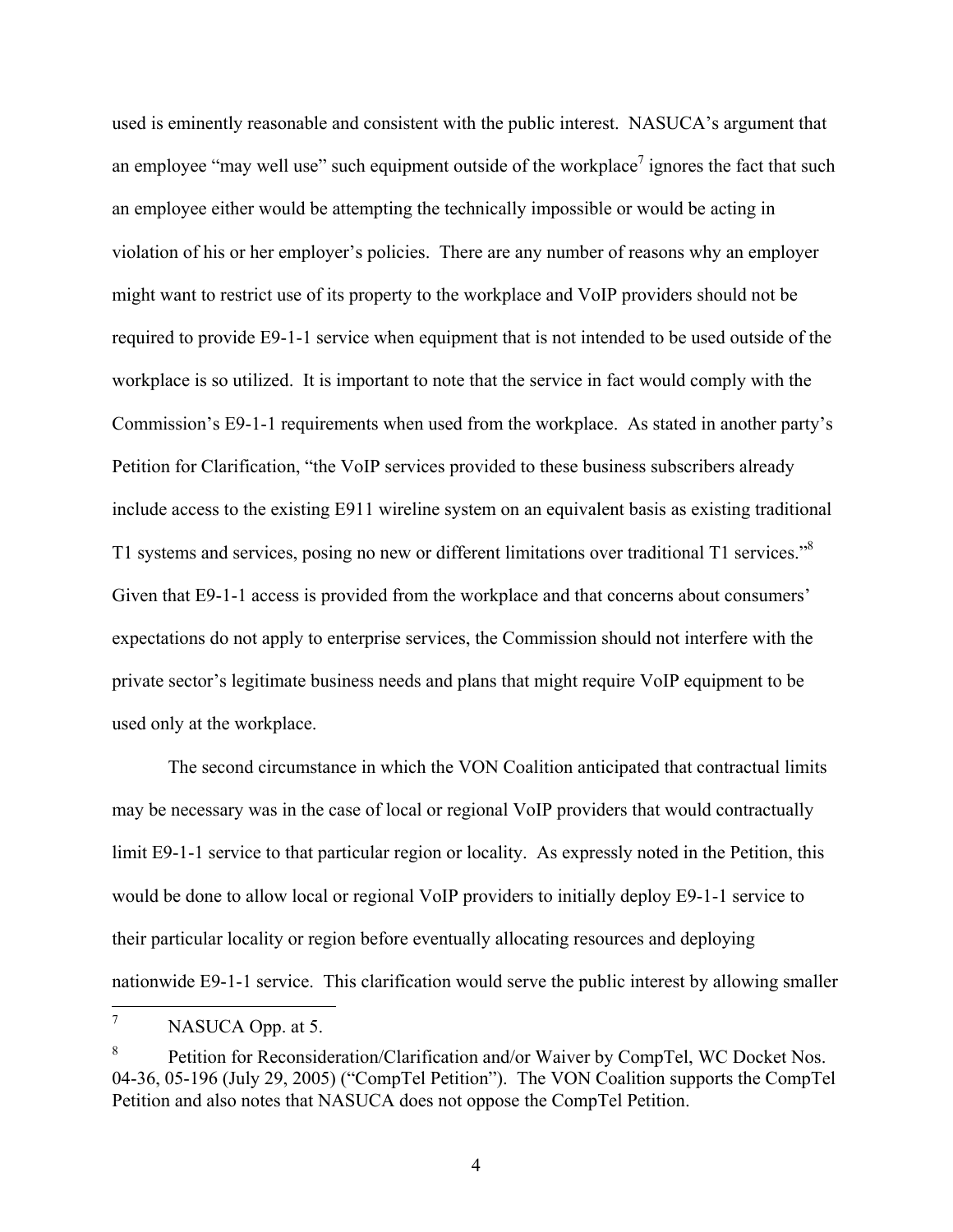VoIP providers to provide their customers with E9-1-1 service where they need it most, in their home locality or region, before providing it everywhere else. Indeed, the clarification increases VoIP customers' access to E9-1-1 and the myriad public safety benefits that flow from E9-1-1. The far more dangerous thing to do would be to force local or regional VoIP providers to cut-off service entirely and leave their subscribers, including those who never use their service outside of a particular locality or region, without any 9-1-1 access.

Finally, VON is perplexed by NASUCA's concern about the use of equipment after the contract expires. The problem NASUCA is concerned with appears to be illusory.<sup>9</sup> Once the contract with a particular VoIP provider expires, the customer is no longer a customer of that provider and does not have access to any of that provider's VoIP services. If a VoIP provider is not providing service to a customer, the provider should be under no obligation to provide E9-1- 1 service to the former customer. If the former customer signs up for service with another interconnected VoIP provider, then that second provider would be subject to the Commission E9-1-1 requirements. It is not clear what harm could possibly result from the expiration of a contract that limits E9-1-1 service to a single registered location.

## **Conclusion**

NASUCA's limited Opposition to the Petition appears to be based on a misunderstanding of the scope of the clarification sought regarding contractual limitations on E9-1-1 and does not provide a basis for denying any portion of the Petition. In sum, the VON Coalition reiterates its

 9 NASUCA Opp. at 5.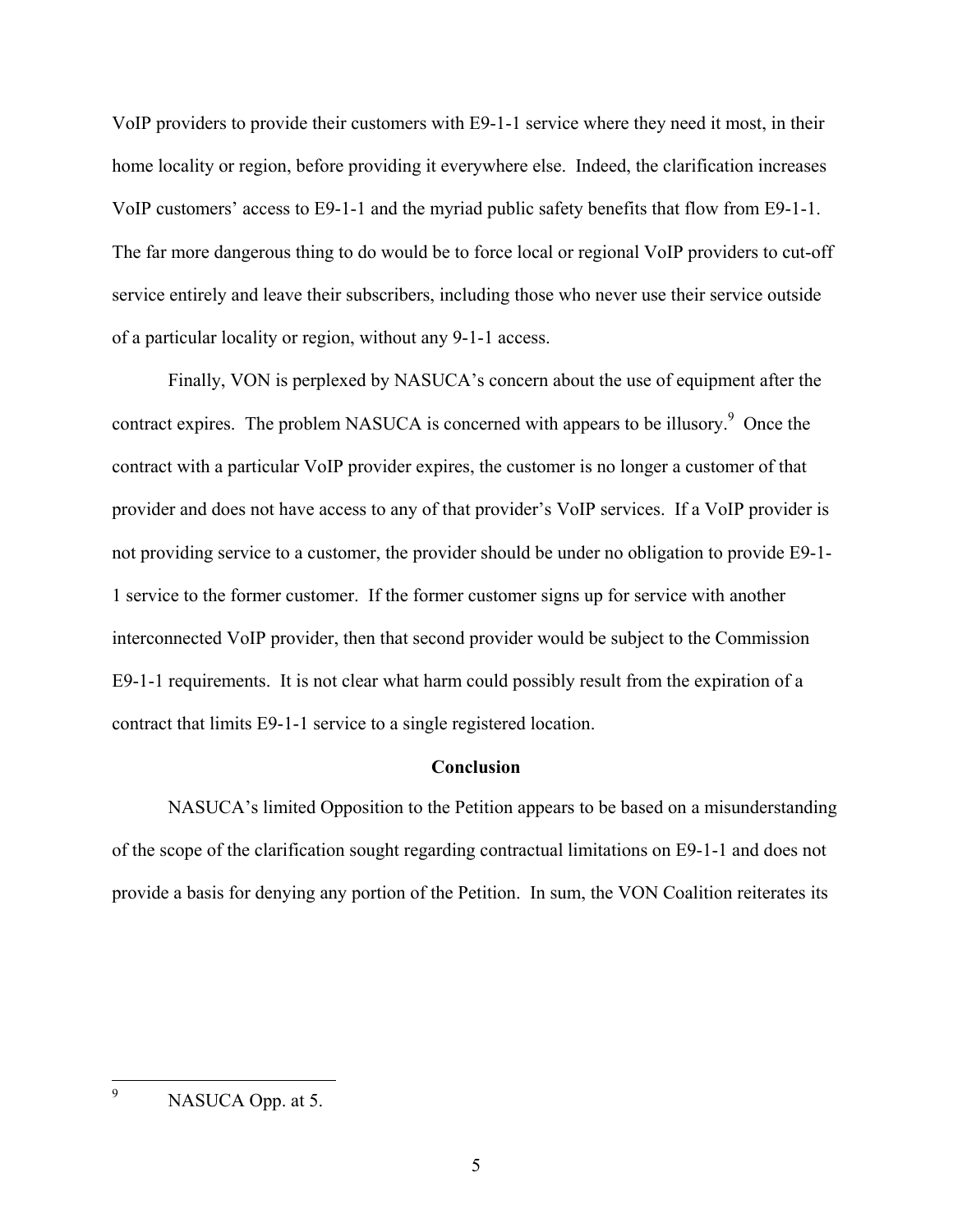support of the fundamental principles of the *Order* and respectfully requests clarification of the

*Order* with regard to the specific issues discussed in the Petition and herein.

Respectfully submitted,

# **VON COALITION**

/s/ Jim Kohlenberger

Jim Kohlenberger Executive Director VON Coalition 1718 M Street, NW PMB #336 Washington, DC 20036 Phone: 202-387-5282

Dated: September 26, 2005